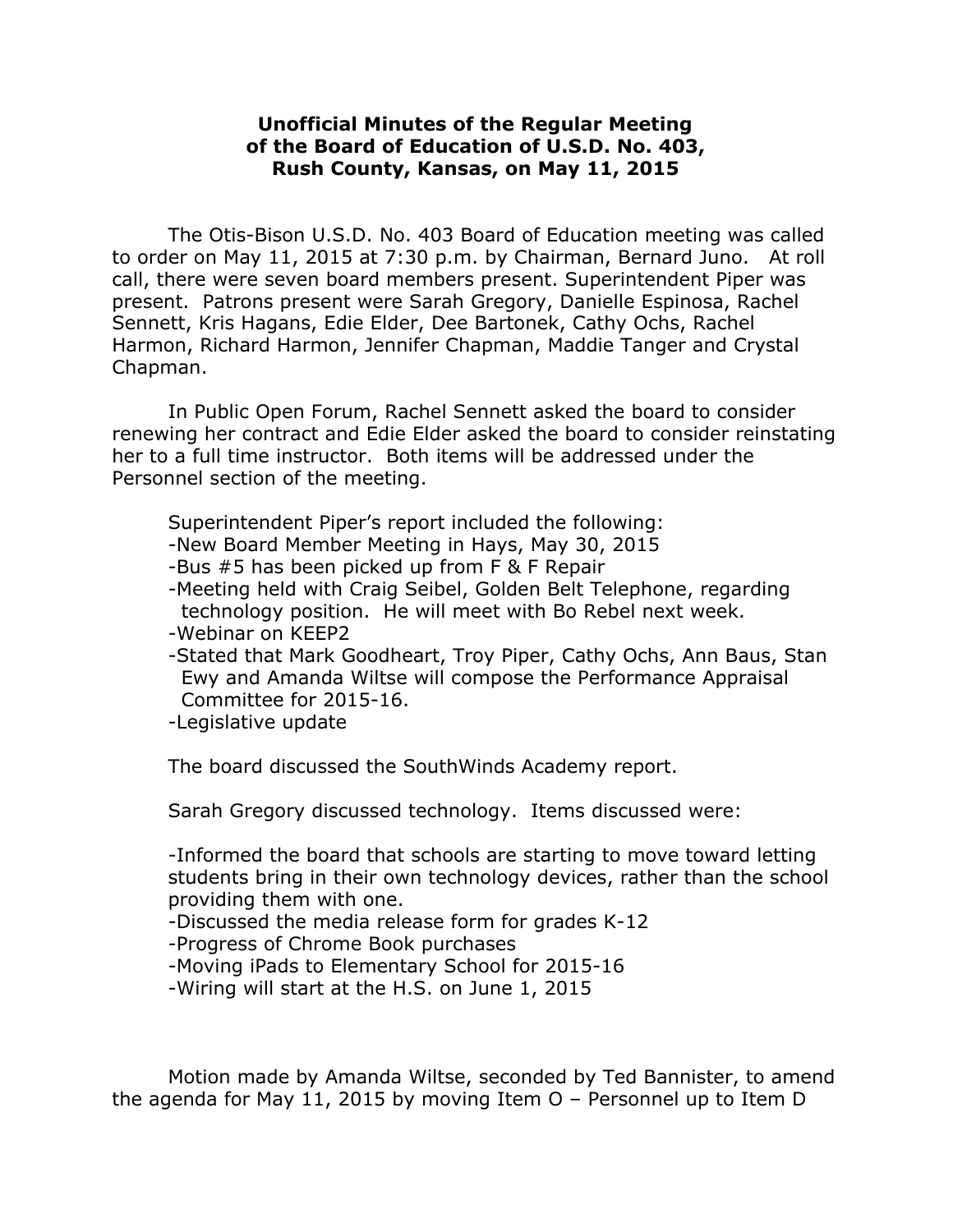and moving remaining items down one. Motion vote was: Affirmative 7, Negative 0.

Ted Bannister moved, seconded by Amy Blackburn, to approve the May 11, 2015 agenda as amended. Motion vote was: Affirmative 7, Negative 0.

The budget hearing for republishing the budget was discussed. Motion made by Bernard Juno, seconded by Ted Bannister, to approve and accept the 2014-15 amended budget for publication. Motion vote was: Affirmative 7, Negative 0.

Motion made by Camie Hlavaty, seconded by Gary Yost, to approve the April 13-14, 2015 regular board meeting minutes, treasurer's report, accounts payable, activity funds and petty cash fund. Motion vote was: Affirmative 7, Negative 0.

Gary Yost moved, seconded by Amy Blackburn, to approve the KASB Membership Renewal and Legal Assistance Fund Service Fee in the amount of \$5,541.00 for 2015-16. Motion vote was: Affirmative 7, Negative 0.

Amy Blackburn moved, seconded by Verla King, to approve the membership renewal to ESSDACK in the amount of \$4,219.00. Motion vote was: Affirmative 7, Negative 0.

Amanda Wiltse moved, seconded by Gary Yost, to go into executive session for twenty (20) minutes with the board and Superintendent Piper, to discuss personnel matters of nonelected personnel and to protect the privacy interests of the individual(s) to be discussed and that we return to open session in this room at 8:34 p.m. Motion vote was: Affirmative 7, Negative 0.

The meeting was resumed at 8:34 p.m.

Camie Hlavaty moved, seconded by Amanda Wiltse, to go into executive session for twenty (20) minutes with the board and Superintendent Piper, to discuss personnel matters of nonelected personnel and to protect the privacy interests of the individual(s) to be discussed and that we return to open session in this room at 8:54 p.m. Motion vote was: Affirmative 7, Negative 0.

The meeting was resumed at 8:54 p.m.

Amy Blackburn moved, seconded by Gary Yost, to go into executive session for five (5) minutes with the board and Superintendent Piper, to discuss personnel matters of nonelected personnel and to protect the privacy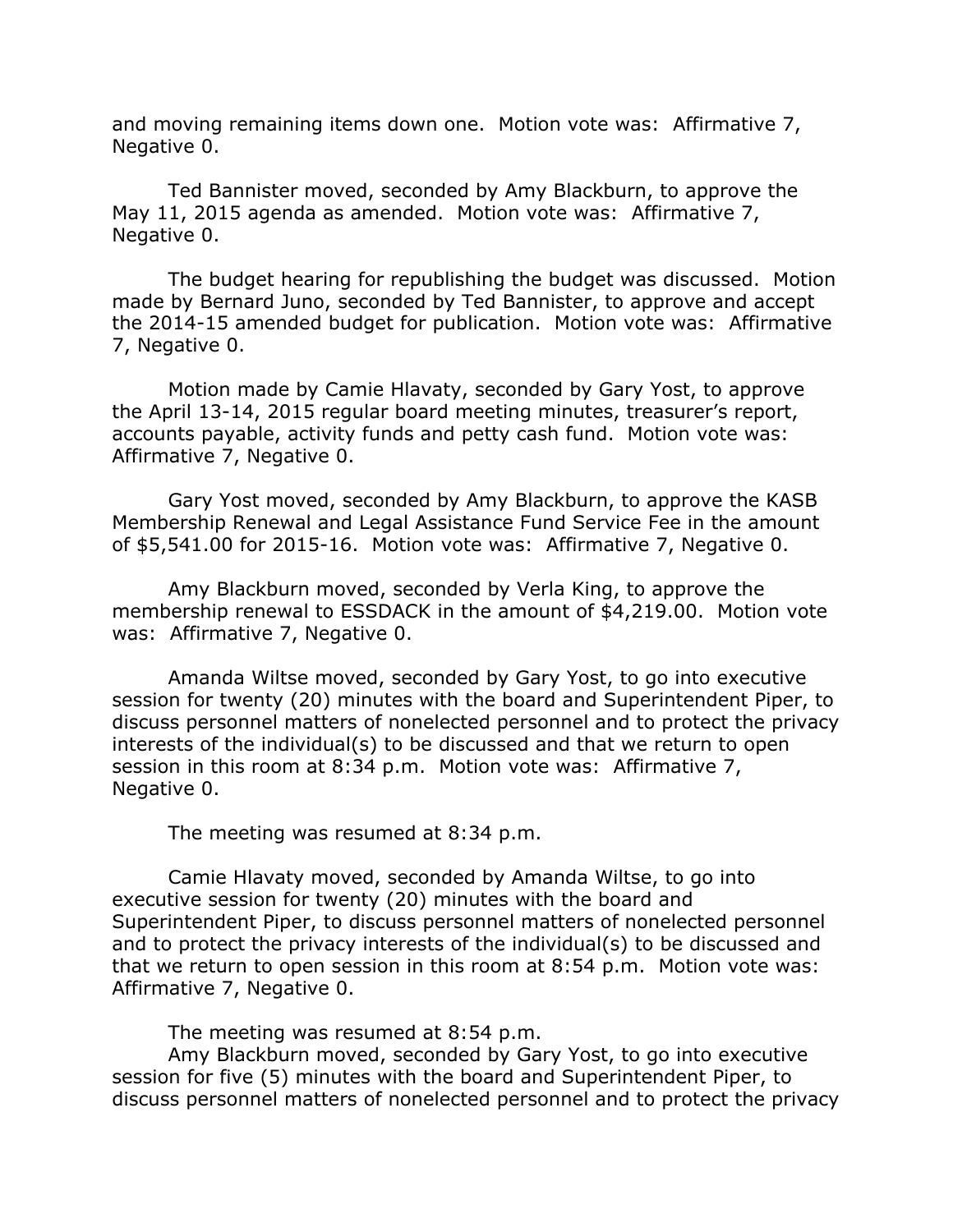interests of the individual(s) to be discussed and that we return to open session in this room at 9:00 p.m. Motion vote was: Affirmative 7, Negative 0.

The meeting was resumed at 9:00 p.m.

Bernard Juno moved, seconded by Ted Bannister, to go into executive session for five (5) minutes with the board and Superintendent Piper, to discuss personnel matters of nonelected personnel and to protect the privacy interests of the individual(s) to be discussed and that we return to open session in this room at 9:06 p.m. Motion vote was: Affirmative 7, Negative 0.

The meeting was resumed at 9:06 p.m.

Amanda Wiltse moved, seconded by Verla King, to go into executive session for fifteen (15) minutes with the board and Superintendent Piper, to discuss personnel matters of nonelected personnel and to protect the privacy interests of the individual(s) to be discussed and that we return to open session in this room at 9:22 p.m. Motion vote was: Affirmative 7, Negative 0.

The meeting was resumed at 9:22 p.m.

Ted Bannister moved, seconded by Bernard Juno, to go into executive session for five (5) minutes with the board and Superintendent Piper, to discuss personnel matters of nonelected personnel and to protect the privacy interests of the individual(s) to be discussed and that we return to open session in this room at 9:27 p.m. Motion vote was: Affirmative 7, Negative 0.

The meeting was resumed at 9:27 p.m.

Motion made by Ted Bannister, seconded by Amanda Wiltse, to renew Rachel Sennett's contract for 2015-16 based on her proposal. Motion vote was: Affirmative 7, Negative 0.

Motion made by Ted Bannister, seconded by Verla King, to offer Edith Elder a 7/8 contract for 2015-16. Motion vote was: Affirmative 7, Negative 0.

Amy Blackburn moved, seconded by Amanda Wiltse, to accept the resignation of Sarah Gregory. Motion vote was: Affirmative 7, Negative 0.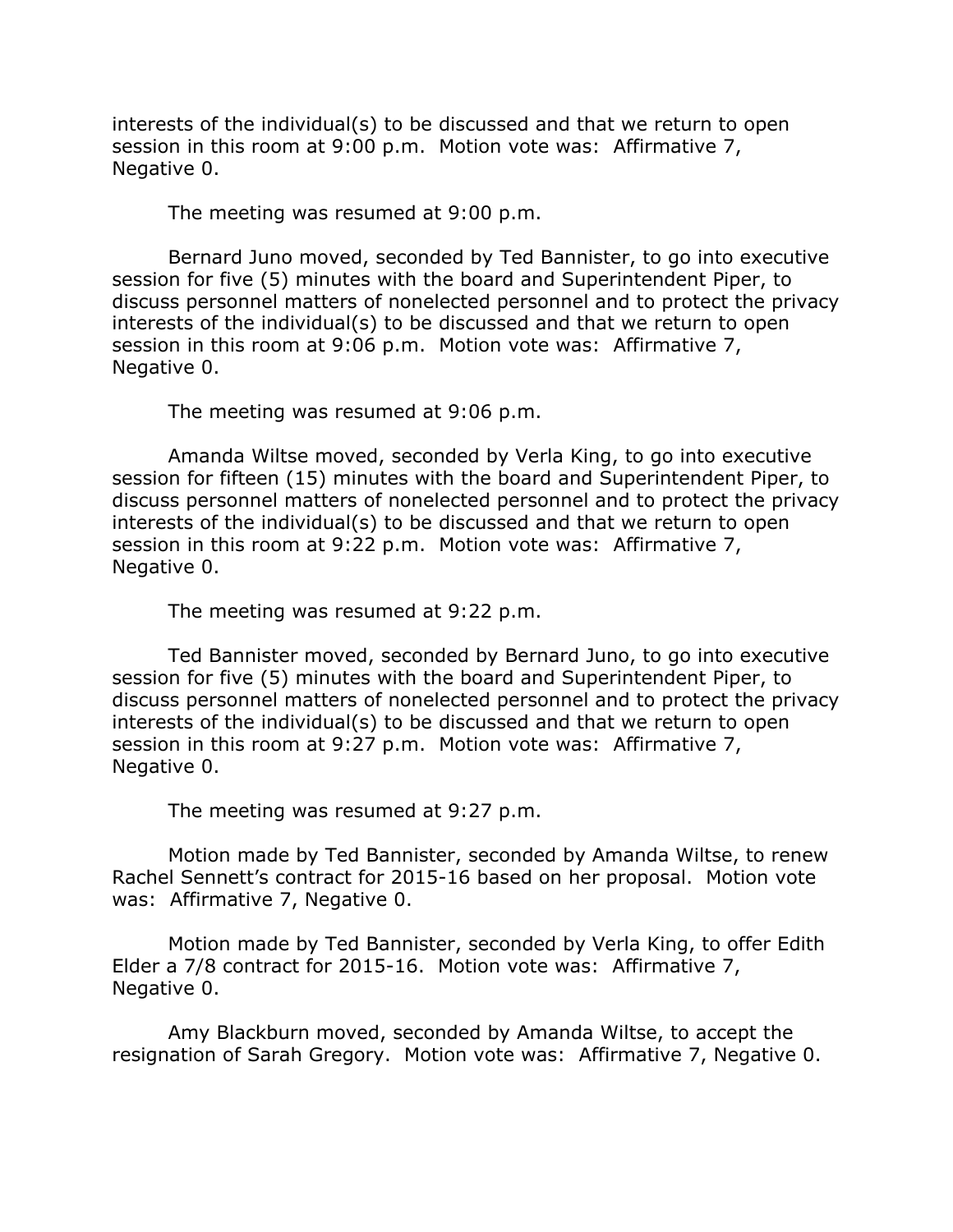Motion made by Verla King, seconded by Ted Bannister, to accept the resignation of Danielle Espinosa. Motion vote was: Affirmative 7, Negative 0.

Motion made by Camie Hlavaty, seconded by Amanda Wiltse, to accept the resignation of Weston Cossman. Motion vote was: Affirmative 7, Negative 0.

Motion made by Ted Bannister, seconded by Amy Blackburn, to non-renew the contract of Eldon Martell for 2015-16. Motion vote was: Affirmative 7, Negative 0.

Motion made by Gary Yost, seconded by Ted Bannister, to set John Sohm's salary at \$9.00 per hour. Motion vote was: Affirmative 7, Negative 0.

Motion made by Ted Bannister, seconded by Verla King, to hire Kathy Nelson for summer mowing with a limit of twenty (20) hours per week. Motion vote was: Affirmative 7, Negative 0.

Ted Bannister moved, seconded by Amy Blackburn, to offer classified contracts to employees listed. (See list attached and made a part of these minutes.) Motion vote was: Affirmative 7, Negative 0.

Motion made by Amanda Wiltse, seconded by Camie Hlavaty, to offer the High School Girl's Basketball coach contract to Bobby Trapp. Motion vote was: Affirmative 5, Negative 2. Negative votes cast by Bernard Juno and Gary Yost.

Motion made by Ted Bannister, seconded by Gary Yost, to approve the KASB Blanket Student Accident Insurance policy for 2015-16 in the amount of \$6,129.00. Motion vote was: Affirmative 7, Negative 0.

Camie Hlavaty moved, seconded by Amy Blackburn, to approve the SHESC Membership for 2015-16 in the amount of \$805.50. Motion vote was: Affirmative 7, Negative 0.

Motion made by Amy Blackburn, seconded by Camie Hlavaty, to accept the resignation letter from Everett Royer as a board member. Motion vote was: Affirmative 7, Negative 0.

Gary Yost moved, seconded by Amanda Wiltse to approve the Board Vacancy Resolution. Motion vote was: Affirmative 7, Negative 0.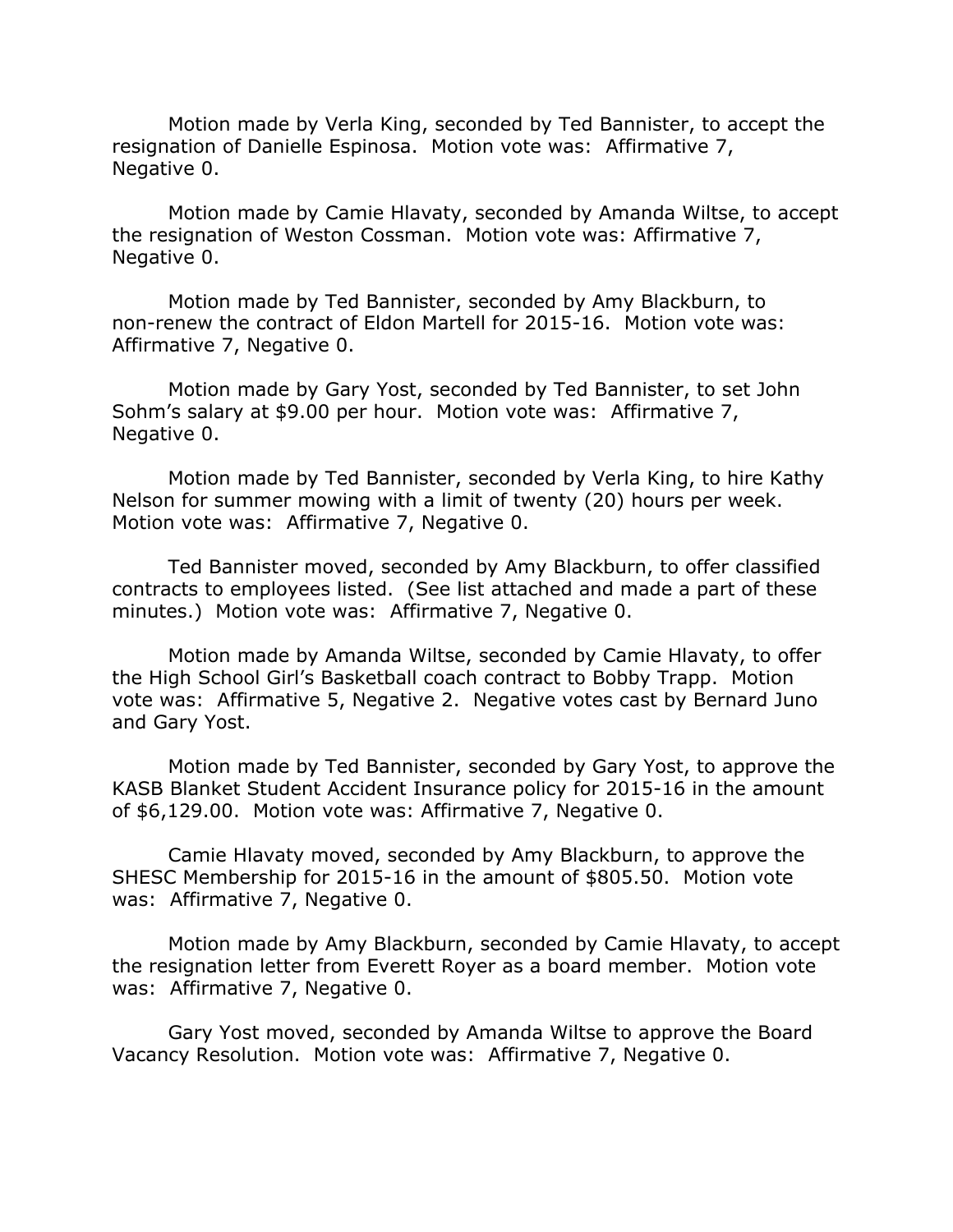Sarah Gregory discussed with the board the options of purchasing iPads vs. textbooks for Chemistry and Biology.

Ted Bannister moved, seconded by Amy Blackburn to purchase textbooks for Chemistry and Biology. Motion vote was: Affirmative 7, Negative 0.

Amanda Wiltse moved, seconded by Ted Bannister, to table Item J – Consideration of Approval of Implementing a Virtual Program with YongDing School in China. Motion vote was: Affirmative 7, Negative 0.

Gary Yost moved, seconded by Ted Bannister, to approval affiliation with the Child Optional Group Life Insurance Coverage. Motion vote was: Affirmative 7, Negative 0.

Motion made by Ted Bannister, seconded by Camie Hlavaty, to accept the ESSDACK Mentoring Plan. Motion vote was: Affirmative 7, Negative 0.

Gary Yost moved, seconded by Ted Bannister, to approve up to thirty (30) percent LOB authorization if needed. Motion vote was: Affirmative 7, Negative 0.

The board held the first reading of Board Policy GAAF. No action was taken.

Discussion was held on changing the board member election plan. Motion made by Bernard Juno, seconded by Gary Yost, to table Item O – Consideration of Discussion on Changing Board Member Election Plan. Motion vote was: Affirmative 7, Negative 0.

Amy Blackburn moved, seconded by Verla King, to go into executive session for five (5) minutes with the board and Superintendent Piper, to discuss personnel matters of nonelected personnel and to protect the privacy interests of the individual(s) to be discussed and that we return to open session in this room at 10:25 p.m. Motion vote was: Affirmative 7, Negative 0.

The meeting was resumed at 10:25 p.m.

Motion made by Amanda Wiltse, seconded by Gary Yost, to transfer Julie Wagner to  $7<sup>th</sup>$  and  $8<sup>th</sup>$  grade position. Motion vote was: Affirmative 7, Negative 0.

Ted Bannister moved to direct Principal Goodheart to combine two (2) elementary school classes at his discretion with input from the teachers.